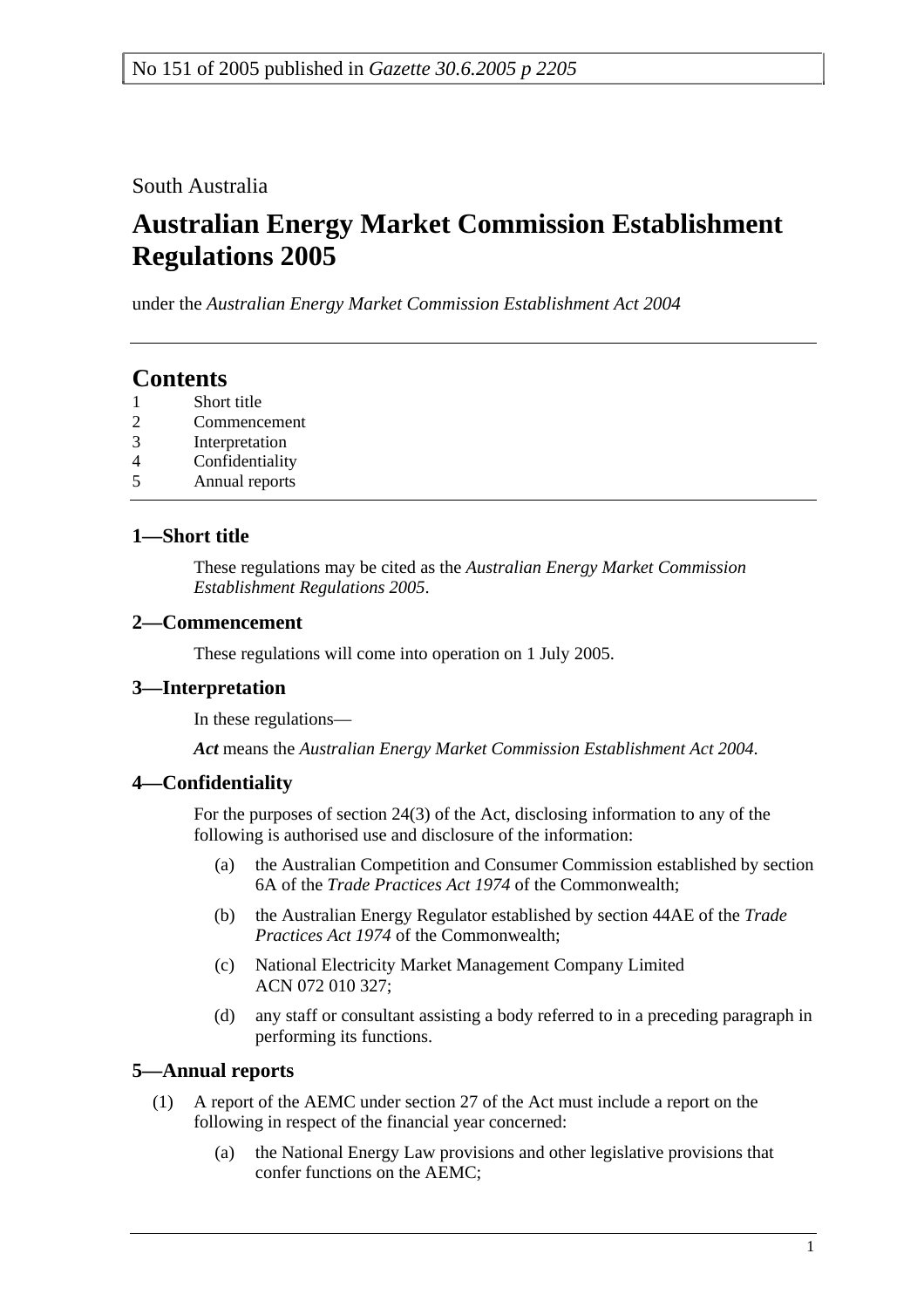- (b) the AEMC's relationship to other bodies involved in the administration of National Energy Laws;
- (c) the membership and organisation of the AEMC;
- (d) the AEMC's strategic plans and the relationship of the plans to objectives set out in National Energy Laws;
- (e) the AEMC's activities and their efficiency and effectiveness;
- (f) the AEMC's financial affairs;
- (g) disclosures made by Commissioners under section 22 of the Act;
- (h) positions in the employment of the AEMC, including the salary levels for the positions, any positions created or filled and any positions abolished or vacated;
- (i) the extent to which external consultants have been engaged by the AEMC, the nature of the work undertaken by the consultants and the total cost to the AEMC of the consultancies;
- (j) the occupational health, safety and rehabilitation programs of the AEMC and their effectiveness;
- (k) any instances of fraud in the operations of the AEMC and the strategies implemented to prevent and control fraud;
- (l) in relation to electricity—
	- (i) the extent to which the operation of the Rules has met the national electricity market objective and the strategic development of the Rules to meet the national electricity market objective;
	- (ii) any statements of policy principles that have been issued by the MCE in relation to the AEMC and any directions that have been given by the MCE to the AEMC;
	- (iii) the Rule making activities of the AEMC under the National Electricity Law, including—
		- (A) requests for Rules in each of the categories of jurisdictional derogations, participant derogations, non-controversial Rules and urgent Rules; and
		- (B) the stages at which proposed Rules are in the Rule making procedure; and
		- (C) decisions of the AEMC not to proceed with requests for Rules; and
		- (D) Rules made; and
		- (E) Rules that have come into operation;
	- (iv) MCE directed reviews and AEMC initiated reviews under the National Electricity Law;
	- (v) market development functions;
	- (vi) recommendations made by the AEMC for the MCE to request the making of Rules;